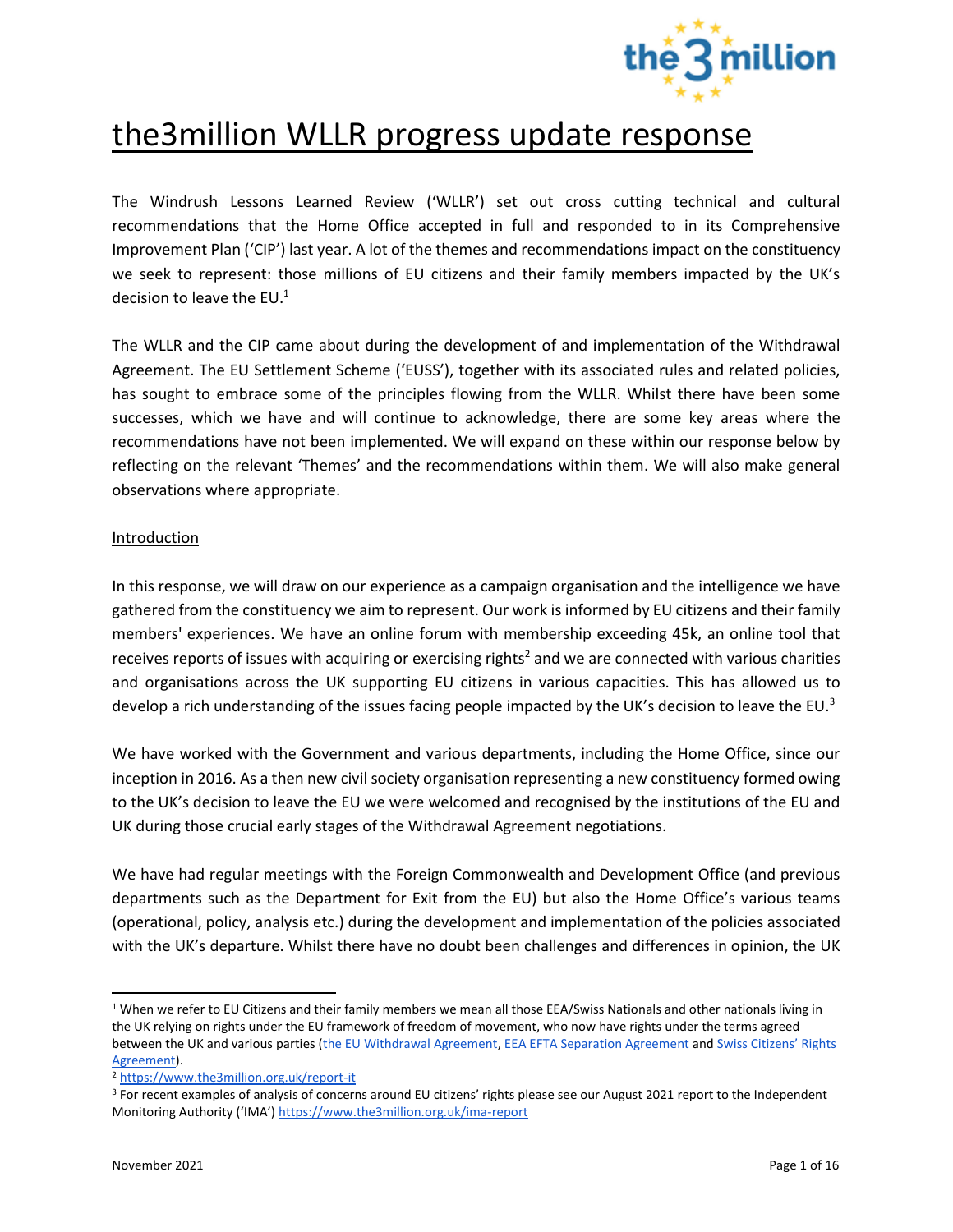

Government have met with us and responded to many of our various correspondence. This is reflected in our publications page and various other materials on our website.<sup>4</sup>

However, there have been shortcomings around the interpretation and implementation of our rights which has put into motion consequences for potentially hundreds of thousands of people losing rights and, in serious scenarios, facing destitution and homelessness.

It would be incorrect to place the entire responsibility for this with the Home Office. Across Government departments there is a responsibility to implement and uphold the rights of millions of people - the responsibility to ensure EU citizens have access to welfare entitlement rests with the Department for Work and Pensions ('DWP') and Her Majesty's Revenue and Customs ('HMRC') for example. But the Home Office, as the department ultimately responsible for implementing a system to protect the rights of EU citizens, is central to championing and protecting the rights of millions of people.

# Observations on the consultation process

We are grateful for the opportunity to respond to this call for evidence. The invitation to make representations was announced on 21 October 2021 with a deadline of 21 November 2021. Given the scope of the recommendations and the implementation and the short timeframe, we hope that the Independent Adviser will see the value in extending and broadening the scope of the call for evidence.

We note from the Terms of Reference the Home Office's proposal for members of staff and (former) ministers to be interviewed. We would urge the Independent Adviser to conduct similar interviews with organisations and individuals referred to in the list of "Who is this call for evidence for?" as part of the call for evidence phase.

There will be organisations who have the capacity to respond to this inquiry in writing and have the luxury to carefully reflect on their experiences, but there will be many who cannot. It would be a great loss if the Independent Adviser were not able to factor in the lived experience of people affected by the actions and policies of the Home Office as well as those who represent them on a daily basis.

We understand that a couple of events were set up for the Independent Adviser to hear from people affected, but these have not been well advertised and we fear they will not attract the broad range of people impacted by the changes.

We would also encourage the Independent Adviser to follow up with us and other organisations/individuals making representations to expand on specific experiences and concerns. Whilst we are fortunate to have a small team of people to develop this report, given the time constraints and our own resources we have not been able to go into the level of detail we feel is required for this call for evidence.

<sup>4</sup> <https://www.the3million.org.uk/library>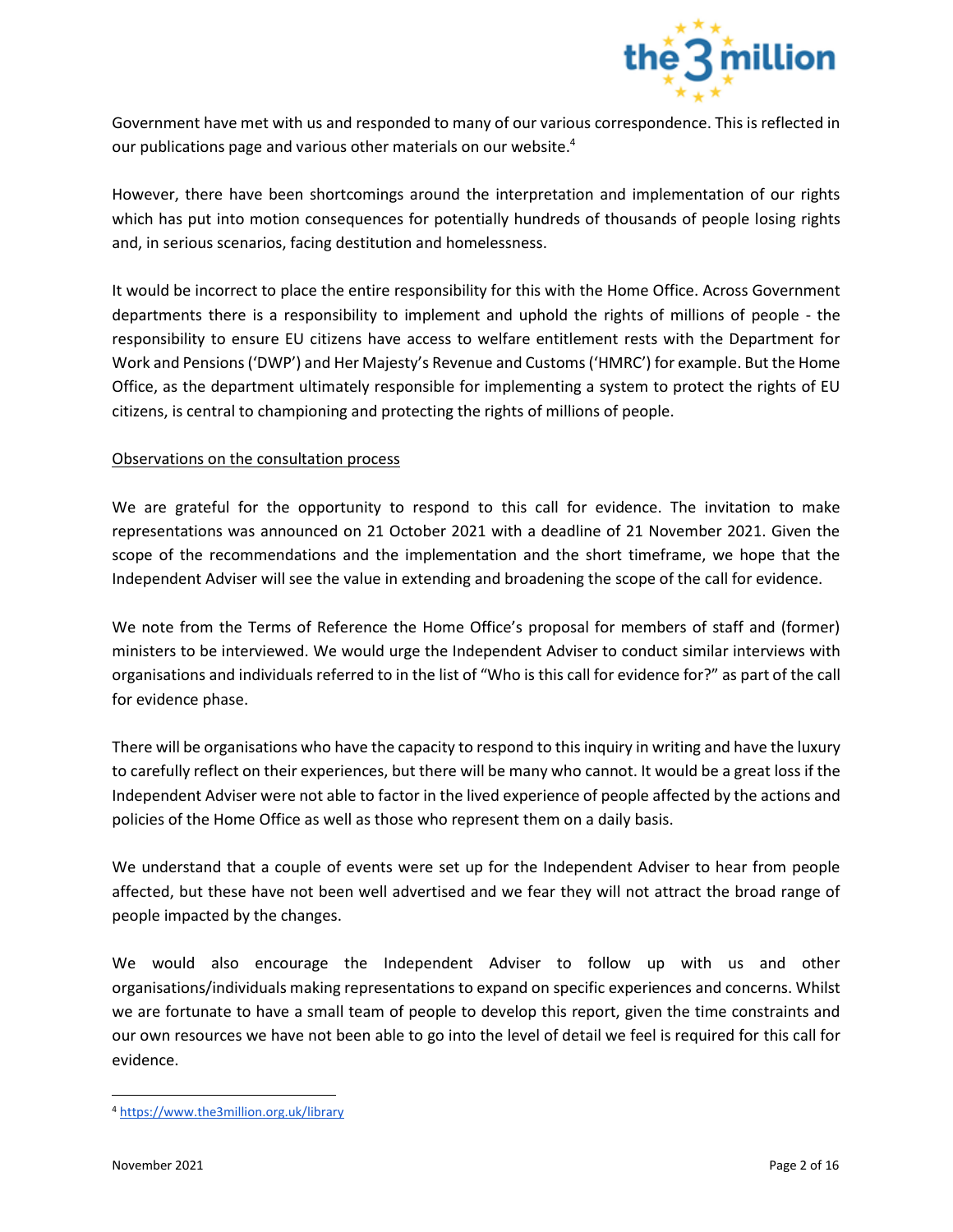

#### The questions in the call for evidence

The millions of EU citizens and their family members impacted by the UK's decision to leave the EU were not the main focus of the WLLR. Indeed the majority of EU citizens had been afforded a privileged position in comparison to many migrants in the UK owing to their rights to freedom of movement and protection under EU law and associated politics. That privilege in many respects continues today, owing to the protections afforded by international agreements such as the Withdrawal Agreement, and we do not want to distract from the grave problems others experience. This being said, the themes and recommendations set out in the WLLR and CIP have shaped and adapted the approaches taken by the Government towards EU citizens after the UK's exit.

We will not be responding to all of the questions owing to their specificity towards the experience of the 'Windrush Generation', the Windrush Compensation Scheme and the historical and cultural changes within the Home Office needed to reconcile the great injustices so many have and continue to experience.

We will reflect on areas involving policy making and scrutiny (Themes 3 and 4) which we believe will help develop the Independent Adviser's insight. We will also reflect on the cultural changes pursued by the Home Office and how they have set it on a potentially counterproductive path that will impact not just our constituency but all migrants living in the UK.

# General observations of EU citizens and their family members - important context

On 31 December 2020 freedom of movement came to an end and the UK entered a period of transition from freedom of movement being allowed between the UK and EU to it ending on 1 July 2021 (the 'grace period'). Leading up to this date, millions of people have applied to the EUSS for a new immigration status to continue living in the UK. The deadline, for people in the UK before 31 December 2020, was 31 June 2021.

The EUSS was designed to support millions of people to a new status and in the large it has achieved this. However despite the deadline passing it is not the end. There is much to observe from the EUSS's past, present and future.

The EUSS was built with a support service - the EU Resolution Centre (EURC) - staffed by a sizeable team who continue to date to support people with applications via a telephone helpline and online service (part of the gov.uk). There are also organisations funded via the Home Office, known as Grant Funded Organisations (GFOs)<sup>5</sup> which have received funding over various periods to support people with applications. It is understood these services are due to stop by the end of the next financial year where a

<sup>5</sup> [https://www.gov.uk/government/publications/eu-settlement-scheme-community-support-for-vulnerable-citizens/list-of](https://www.gov.uk/government/publications/eu-settlement-scheme-community-support-for-vulnerable-citizens/list-of-organisations)**[organisations](https://www.gov.uk/government/publications/eu-settlement-scheme-community-support-for-vulnerable-citizens/list-of-organisations)**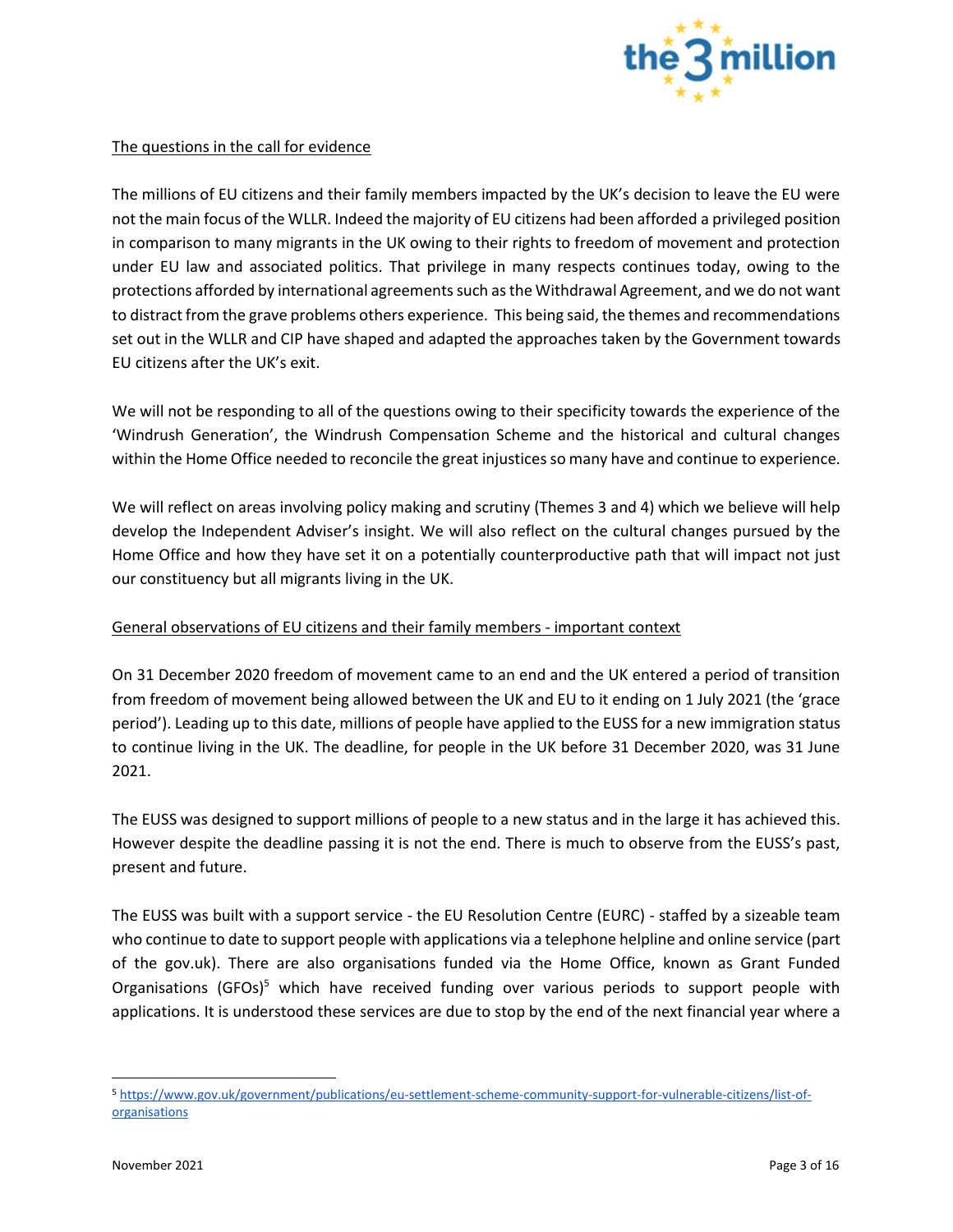

review of their continuation will be conducted. These services are unprecedented in the Home Office and have been instrumental to the EUSS.

The success of these two key services is difficult to establish as no performance metrics, or other measures to appraise success and identify improvements, have ever been published. We are also concerned about the manner in which equalities information is recorded and, crucially, which information is not recorded consistently or not captured at all. We do know that since the deadline passed, problems with accessing these vital services have significantly increased with people unable to speak to or gain help from customer support at the Home Office. We increasingly receive reports of this.

At the time of writing 6,287,700 applications had been submitted and the number of outcomes was 5,908,400.<sup>6</sup> Whilst these are not exact reflections on the numbers of people with status under the EUSS ( the number of applications is higher than the number of applicants<sup>7</sup>, and outcomes include not only grants of status, but also refusals and rejections), it is clear that there is a population of millions of people with a new immigration status in the UK.

Successful applicants are awarded either pre-settled status or settled status. The latter is equivalent to Indefinite Leave to Remain ('ILR') and is granted to those who are able to demonstrate a continuous period of 5 years residence in the UK before 31 December 2020. Whereas the former grants a person 5 years leave to remain where they can show a period of less than 5 years residence prior to 31 December 2020. Those with pre-settled status must apply for settled status before their pre-settled status expires. Failure to do so will result in them having no status to remain in the UK and becoming liable to removal and facing the hostile environment.<sup>8</sup>

Those successful EU citizen applicants are only able to access and prove their status via an online portal using a platform called 'View and Prove'.<sup>9</sup> They do not receive a physical or even digital token of their immigration status; the only option is to use the portal for each transaction where they need to prove their status. The intention of the Home Office is to roll this process to all migrants in the UK by 2024.<sup>10</sup>

We have worked extensively on the issues associated with the View and Prove framework. We invite the Independent Adviser to consider carefully our materials on the issue given that this is the future of status for all migrants living in the UK.<sup>11</sup> We have gathered extensive evidence of people's experience to date with View and Prove but also evidence from wider civil society of the concerns and fears associated with it. Ultimately we are seeing evidence suggesting that it is discriminatory and people are unable to

<sup>6</sup> <https://www.gov.uk/government/collections/eu-settlement-scheme-statistics>

<sup>7</sup> Many applicants will have made multiple applications - for example those who are granted pre-settled applying again for settled status, and those submitting a fresh application after a refusal.

<sup>&</sup>lt;sup>8</sup> We note that the Government chooses to refer to the measures it says are put in place to prevent illegal migration as the 'compliant environment'. The Independent Adviser will be aware these measures were previously called the 'hostile environment'. We have chosen, out of respect to the victims of these measures as well as the consequences felt by those we represent, to refer to it by its original name: the hostile environment.

<sup>9</sup> <https://www.gov.uk/view-prove-immigration-status>

<sup>10</sup> <https://www.gov.uk/government/publications/new-plan-for-immigration-legal-migration-and-border-control>

<sup>11</sup> <https://www.the3million.org.uk/physical-proof>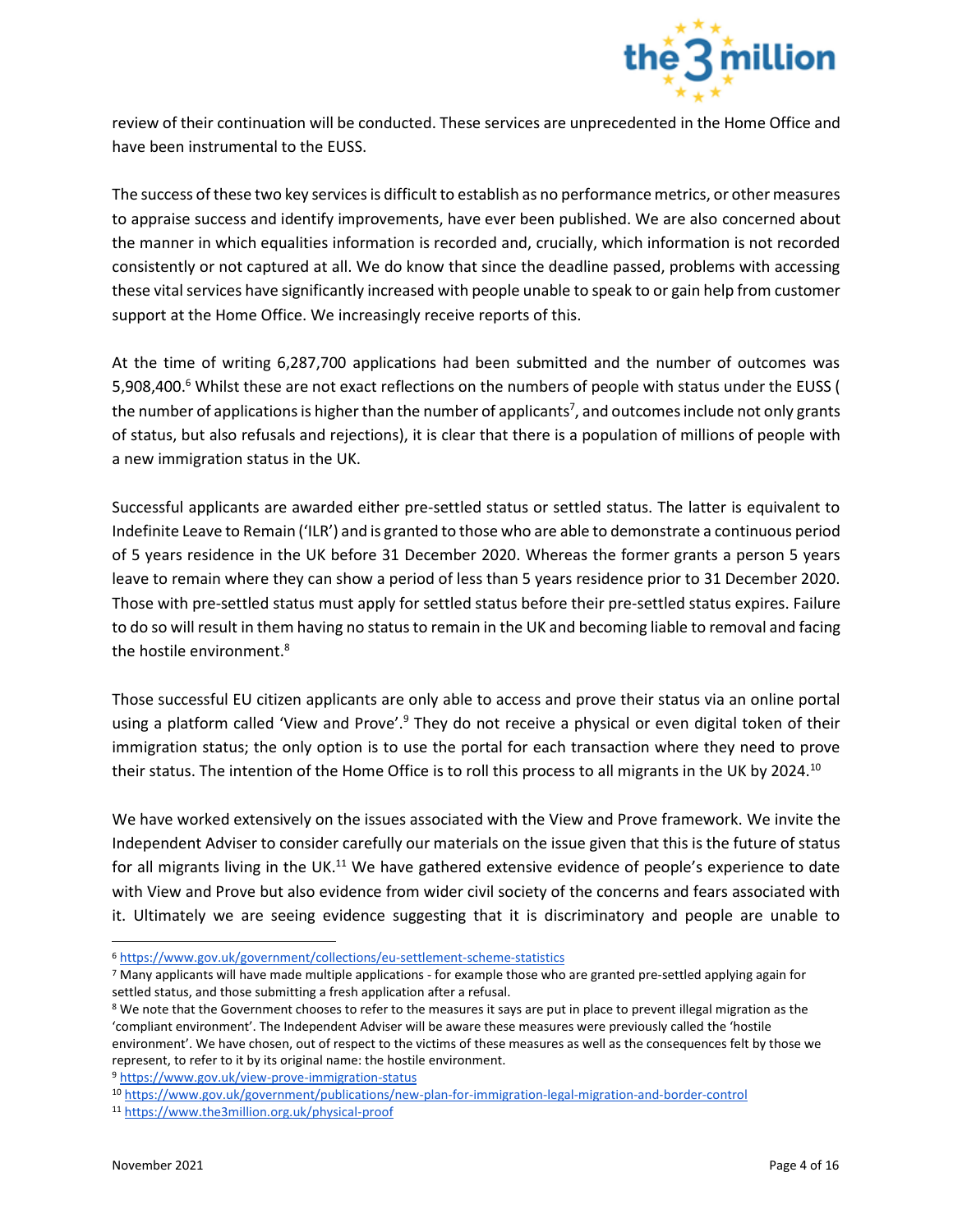

effectively navigate the hostile environment. As with the EUSS itself, we are unclear as to how performance of the View and Prove is monitored. We are particularly concerned about this in the area of equalities issues.

Prior to the deadline over 400,000 people applied to the scheme during the month of June contributing to a backlog of cases totaling, at that time, just under 600,000. The latest published statistics illustrate that, as of 31 October 2021, there are just under 400,000 cases in the backlog of pending applications. We project that, given the current processing speed, this backlog could take at least 18 months to clear.

Life in the backlog is not easy. Since 1 July 2021 we have had increased reports of people facing problems with employment, renting and accessing vital services such as homelessness support and healthcare.<sup>12</sup> This is, in the large, owing to confusion around the rule changes but also inconsistent and poorly implemented policy.



There is also a population of people who have missed the deadline and did not apply to the EUSS. There are no available estimates of the number of eligible people who are yet to apply<sup>13</sup> and the Home Office is yet to publish the numbers of people who have applied late to the EUSS since the 1 July 2021 deadline.

Those people who missed the deadline have no clear legal basis to be in the UK and are unable to work, rent, access healthcare and other restricted services/rights until an application is submitted to the EUSS. We have had reports of vulnerable people facing barriers to services and work owing to their lack of

<sup>&</sup>lt;sup>12</sup> We are finalising a special report on delays with decision making and the varied complexity associated with accessing work and services in the UK. This will be published in the coming weeks.

<sup>13</sup> <https://migrationobservatory.ox.ac.uk/resources/commentaries/what-now-the-eu-settlement-scheme-after-the-deadline/>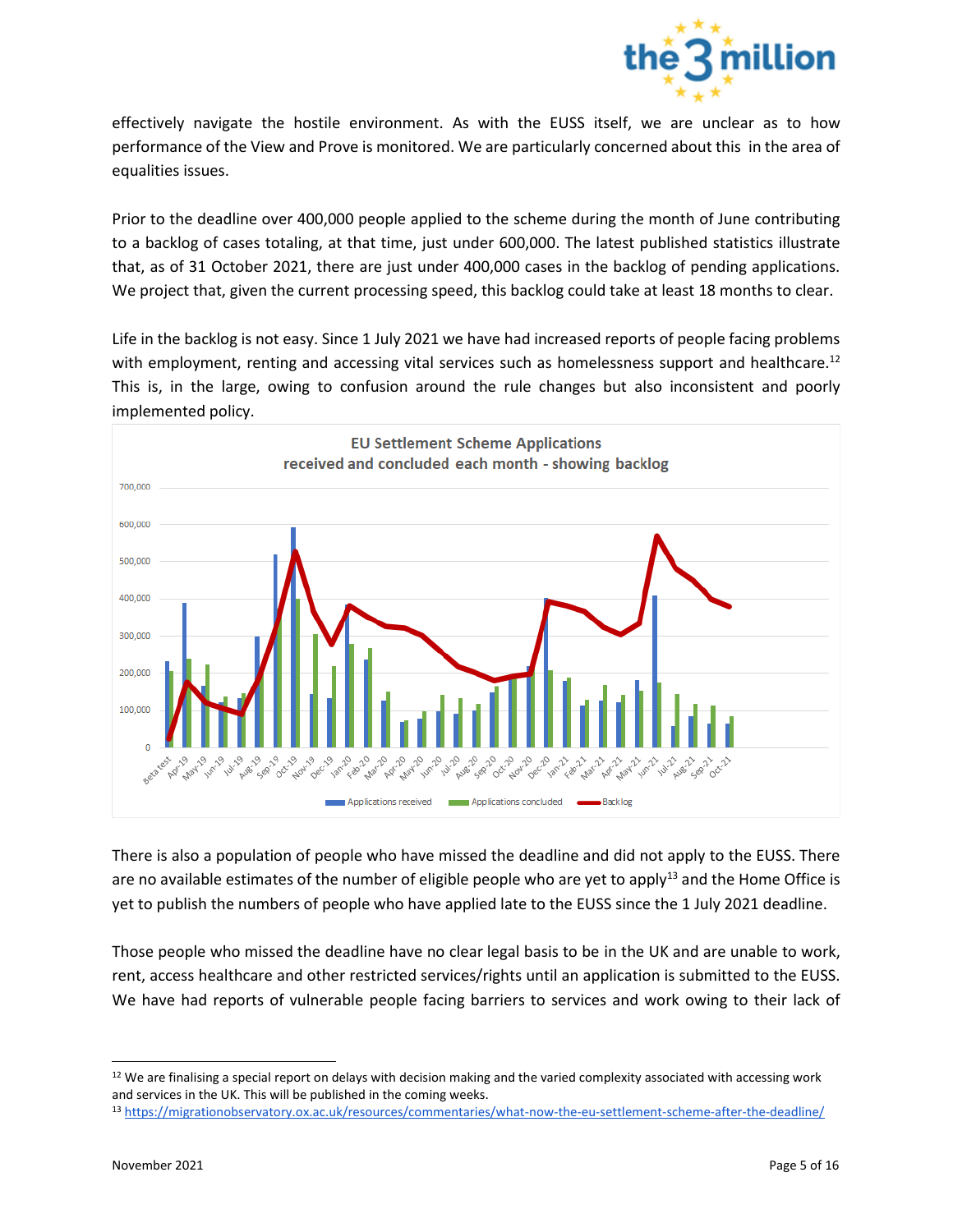

certified application / immigration status. We are seeing frequent reports of certification of submission of applications taking several months instead of being immediate as required by the Withdrawal Agreement.

We know that the Home Office has an information campaign to encourage people who have not applied to do so. This has been cascaded to local authorities and other services who may encounter people who are eligible and have not applied. The success of this and how well it is being applied is unknown and we do not know how the performance of this exercise is being measured for success. Beyond this we are unaware of what other methodologies are being adopted to ensure that people are not excluded, and are supported towards a status they are ultimately entitled to.

A decision was made to remove the lawful residence status of those who are entitled to live in the UK who have not been able to apply for their new status by the deadline. The impact of this decision is unknown but given the number of applications that have been submitted to the scheme so far, even if it were only 1% of this population, the people affected would number tens of thousands. We estimate the figure is likely to be more.<sup>14</sup>

There are also family members who can continue to apply to join their EU citizen 'sponsor' in the UK. The projected number of applications is unknown but since the beginning of this year there has been a progressive increase in the number of applications by family members to enter and remain in the UK. This has seen mixed results with most notably hundreds of family members separated from their families in the UK owing to confusion and misinterpretation of rights by the Home Office.<sup>15</sup>

Finally, there are those who have had their application refused, rejected or withdrawn. The emerging trend is an increase in refusals of applicants who must go on to appeal and challenge these decisions. It remains to be seen at present the rate at which these decisions are overturned on challenge but we understand from practitioners that there are many cases where persons have struggled to negotiate the system and work with decision makers to acquire status they are ultimately entitled to. Those with refused, rejected or withdrawn applications are placed in a precarious position when it comes to enforcing rights to work, rent and so forth until a final resolution to their case is reached through administrative review, appeal or new application. While we do not yet know what proportion of reviews and appeals will succeed, EUSS quarterly statistics for the period ending 30 June 2021 show that over 20% of those refused or rejected on initial application get settled status on repeat application - 56,160 people in total. The same statistics unfortunately do not show how many more of those initially refused or rejected were granted pre-settled status on repeat application<sup>16</sup>. That being said, we are also aware of good practice by caseworkers inside the EURC to support people towards the status they are entitled to.

<sup>&</sup>lt;sup>14</sup> There is a program underway to suspend and terminate welfare benefits of those who have not applied to the EUSS in time and the figures are estimated to be thousands in this category [https://www.independent.co.uk/news/uk/politics/eu-citizens](https://www.independent.co.uk/news/uk/politics/eu-citizens-uk-benefits-cut-b1898372.html)[uk-benefits-cut-b1898372.html](https://www.independent.co.uk/news/uk/politics/eu-citizens-uk-benefits-cut-b1898372.html)

<sup>&</sup>lt;sup>15</sup> [Reply from Home Office](https://249e1c0f-a385-4490-bfe6-875269a8d3d5.filesusr.com/ugd/cd54e3_871832319b434bb58fedd79200ec7597.pdf) to [our letter](https://249e1c0f-a385-4490-bfe6-875269a8d3d5.filesusr.com/ugd/cd54e3_c322872ca11743a6bc82c473eca14503.pdf) about extended family members and family permits

<sup>16</sup> https://www.gov.uk/government/statistics/eu-settlement-scheme-quarterly-statistics-june-2021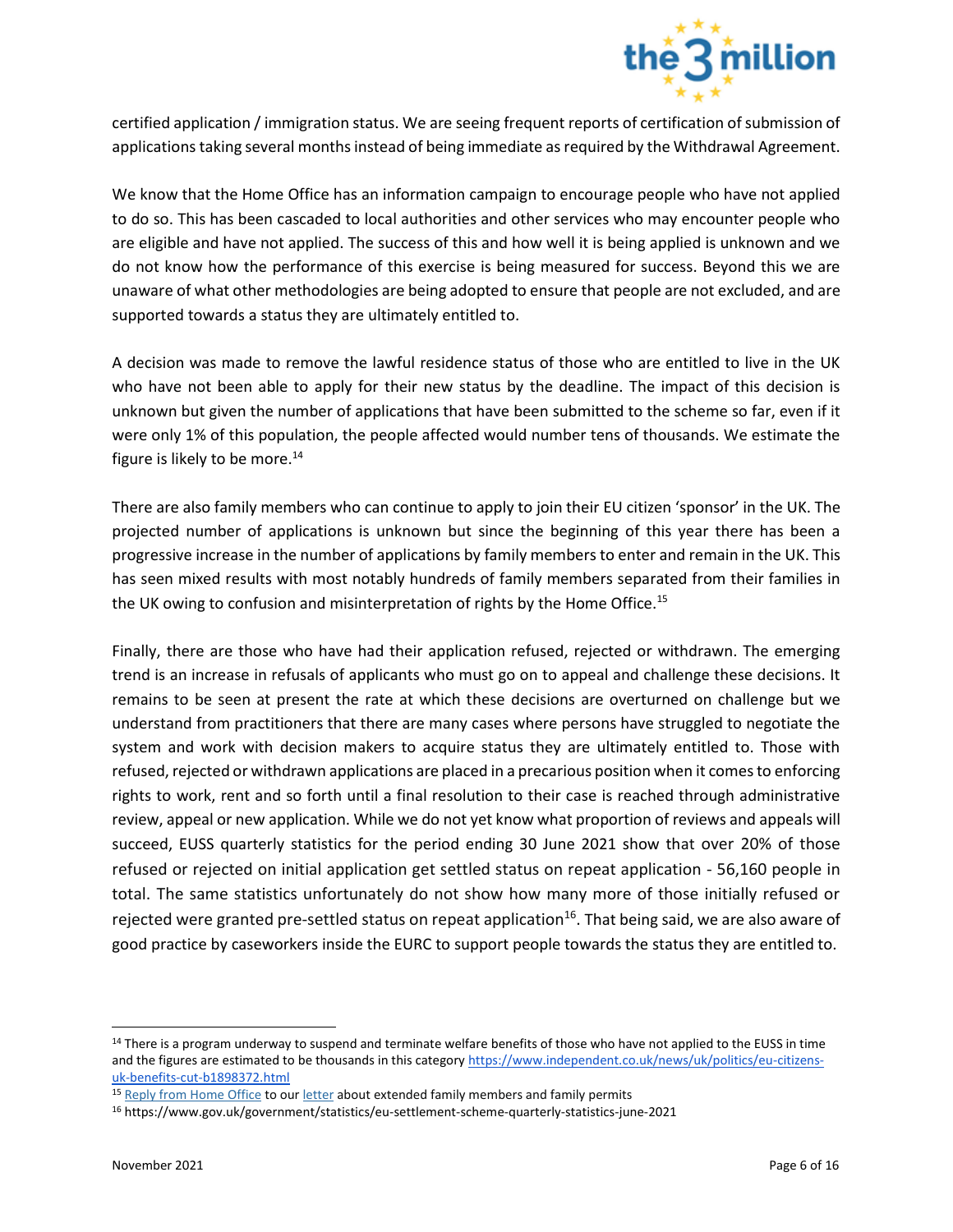



The hostile environment measures have not been tapered or adapted to meaningfully accommodate this great change for millions of people. There has been a profound transition that has now introduced millions to a new relationship with the hostile environment and, as we have observed, with mixed experiences from loss of residence rights to destitution and homelessness.

A significant number of EU Settlement Scheme applicants (around three million) have received their UK residence rights in the form of pre-settled status. While this initially qualified as a right-to-reside for the purpose of access to Welfare, the Government introduced legislation in June 2019 to reverse this. This has meant that, especially in the light of job losses and mental health impacts during the COVID-19 lockdown, many EU citizens spiralled into destitution and homelessness. The Charity Crisis recently published research<sup>17</sup> which shows that EU citizens living in Britain are almost twice as likely to experience the worst form of homelessness in comparison to the general adult population.

For further details on the emerging problems for EU citizens and their family members living in the UK in this context, we would ask you consider our August 2021 report to the Independent Monitoring Authority  $('IMA')^{18}.$ 

Ultimately, those who have the misfortune to have missed the deadline, have complications with their pending applications, and are unable to access their status and rights are the more vulnerable members

<sup>17</sup> Research by Crisis - [https://www.crisis.org.uk/media/246341/home-for-all-why-eu-citizens-are-more-likely-to-experience](https://www.crisis.org.uk/media/246341/home-for-all-why-eu-citizens-are-more-likely-to-experience-homelessness-and-why-it-matters-crisis.pdf)[homelessness-and-why-it-matters-crisis.pdf](https://www.crisis.org.uk/media/246341/home-for-all-why-eu-citizens-are-more-likely-to-experience-homelessness-and-why-it-matters-crisis.pdf)

<sup>18</sup> <https://www.the3million.org.uk/ima-report>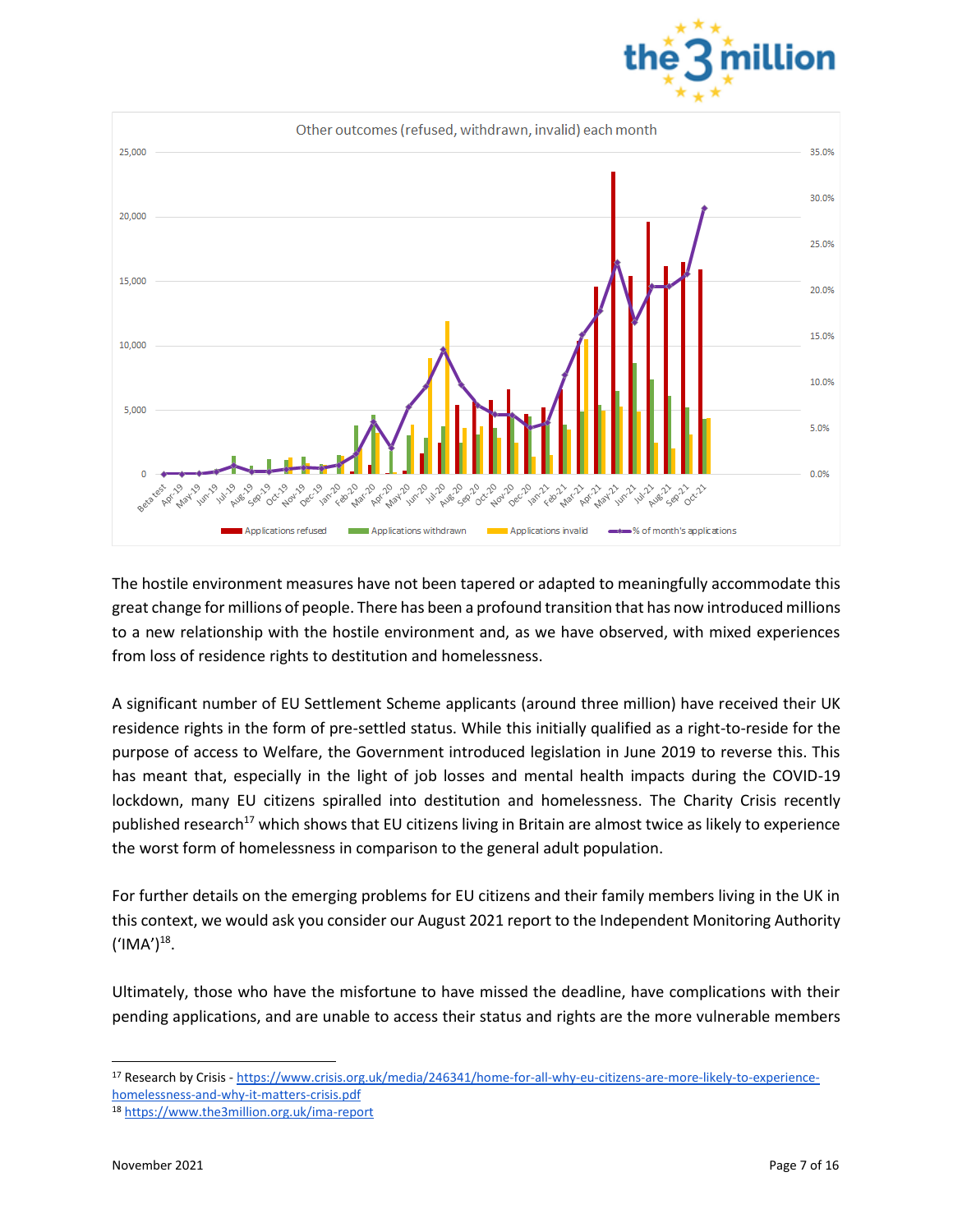

of our community. The reports we receive of people affected cut across the rich, diverse nature of the EU citizen community in the UK, but it is clear from speaking with individuals affected, colleagues supporting them and formal reports that the impact is most deeply felt by ethnic and racial minorities, and the vulnerable: children, those with lower levels of language, digital, or legal literacy, those affected by mental or physical health conditions, and others.<sup>19</sup>

It is important to note that these policies were in the large developed, then legislated for and implemented following the WLLR and CIP. The Government's performance in this area must be read against the recommendations set out in the WLLR and responded to in the CIP.

#### An overview of the3million's experience working with the Home Office

Much of the issues set out above were anticipated by us and many others in the academic, legal and civil society sectors. We have supplied meaningful and considered evidence and set out realistic proposals to the Government over the years and months.<sup>20</sup> Most notably there were coherent proposals to introduce a 'declaratory model' to ensure that those who missed the EUSS deadline were not inadvertently impacted by the hostile environment. These were repeatedly rejected and often misunderstood.

We have met with various officials within the Home Office. The communication has often been in one direction (we make requests and recommendations which are then rejected / deferred for later discussion, but rarely accepted). We have asked to meet with the minister responsible for the EUSS, Kevin Foster MP, on numerous occasions and have yet to be invited for a meeting.

A credit to the EUSS has been the development of user forums by the Home Office. These have taken on various forms but have recently accumulated in the 'SUG' ('Stakeholder User Group') which now meets quarterly (it used to meet monthly before the deadline). These forums involve presentations by the Home Office and Q&A and have been a place for organisations to set out concerns and issues facing people. There have been a number of occasions where issues raised have come to a resolution but it is not the place for the more systemic, fundamental issues which cannot be sufficiently addressed. It would be helpful to establish what a successful engagement forum would look like and recognising what its limitations are so we can find alternative ways to secure meaningful change.

We have had various follow up meetings with Home Office officials where, in the large, it has been a discussion about what they are doing and absorbing our feedback. We have rarely had feedback on our suggestions and on a number of occasions our proposals are forgotten.

For example, approximately two months ago we suggested that the Home Office improve their information to the public on processing times of applications to ease anxiety around applications. There

<sup>&</sup>lt;sup>19</sup> There are various reports in the public domain setting out where the EUSS and its associated policies has fallen short of protecting our constituency, most notably and recently: [https://www.lawcentres.org.uk/policy/news/news/better-support-for](https://www.lawcentres.org.uk/policy/news/news/better-support-for-vulnerable-people-needed-in-eu-settlement-scheme-new-report)[vulnerable-people-needed-in-eu-settlement-scheme-new-report](https://www.lawcentres.org.uk/policy/news/news/better-support-for-vulnerable-people-needed-in-eu-settlement-scheme-new-report)

<sup>&</sup>lt;sup>20</sup> Our library page contains a record of our various proposals and concerns with related replies where provided.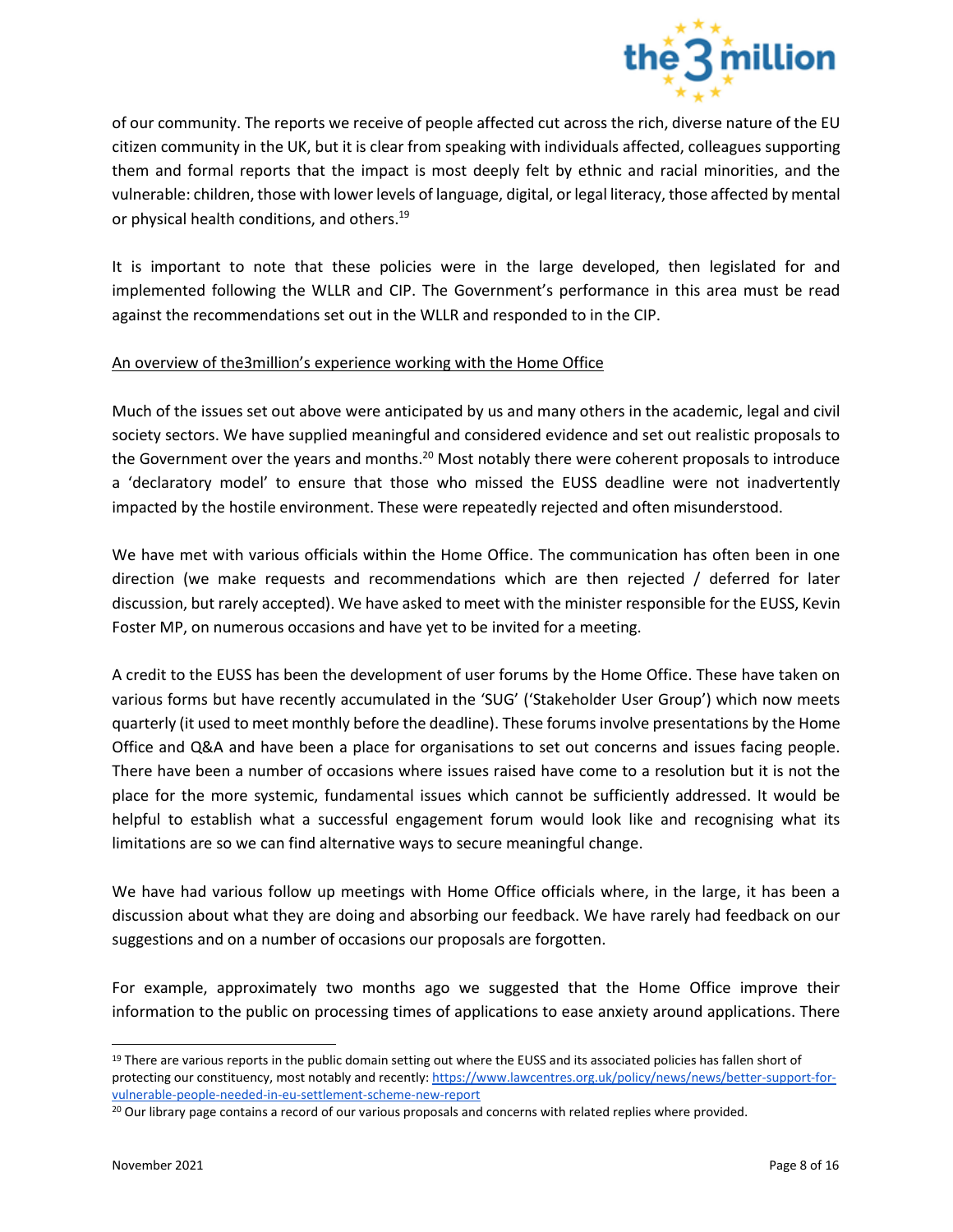

seemed to be an agreement that this would be helpful. To date the processing times were last updated in May 2020 and the details provided continue to be limited.<sup>21</sup>

There have been successes and changes in policies that have been largely last minute and initially met with resistance. A key example being that the Home Office maintained that EU citizens would not have any rights until a final decision was made on applications submitted late to the EUSS. We repeatedly campaigned on this point right up to the deadline, not least because the Withdrawal Agreement requires that citizens have rights as soon as they submit an application. The Government then changed its position over a month after the deadline.<sup>22</sup> To date, only in a few areas has this policy change been implemented with no change in the law leading to some serious issues. For example, we understand that many charities / advice agencies, local authorities, DWP caseworkers and indeed Home Office caseworkers are still informing EU citizens with pending late applications that they have no rights to access services, work etc. until a decision is made on their application.

In the large though, whilst considered, concerns and solutions have been rejected or ignored.

We will make reference to some of the substance of these in the replies below but this is by no means exhaustive owing to the time / resource restrictions mentioned.

**Question 1. The Home Office's Comprehensive Improvement Plan (September 2020), published in response to the Windrush Lessons Learned Review, sets out the ambition of building a 'fairer, more compassionate Home Office' that puts people first and sees the 'face behind the case'. Do you think the Home Office has made progress towards this ambition?**

We have seen efforts made by the Home Office to develop a fairer, more compassionate organisation when it comes to EU citizens and family members. The EUSS is unprecedented in its support services towards applicants, the money provided to advice services have been welcomed, and the attempts to engage with civil society via forums have been welcomed.

However, they fall short where it really matters for the most vulnerable and at risk in our community. The policies that have been developed transitioning EU citizens and their family members from freedom of movement to the EUSS put many thousands of people at risk of hostile environment measures. These risks were and are avoidable without compromising the need to maintain effective immigration control. These are not examples of a fairer and more compassionate Home Office.

Another area where they fall short is in providing feedback to people anxious about their status. Many are in limbo for months and months on end and are either not able to speak to an EUSS caseworker, or when they do, are told that there is no information or explanation that can be given whatsoever. A 'don't

<sup>21</sup> [https://www.gov.uk/government/publications/eu-settlement-scheme-application-processing-times/eu-settlement-scheme](https://www.gov.uk/government/publications/eu-settlement-scheme-application-processing-times/eu-settlement-scheme-pilot-current-expected-processing-times-for-applications)[pilot-current-expected-processing-times-for-applications](https://www.gov.uk/government/publications/eu-settlement-scheme-application-processing-times/eu-settlement-scheme-pilot-current-expected-processing-times-for-applications)

<sup>22</sup> <https://www.gov.uk/government/news/temporary-protection-for-more-applicants-to-the-settlement-scheme>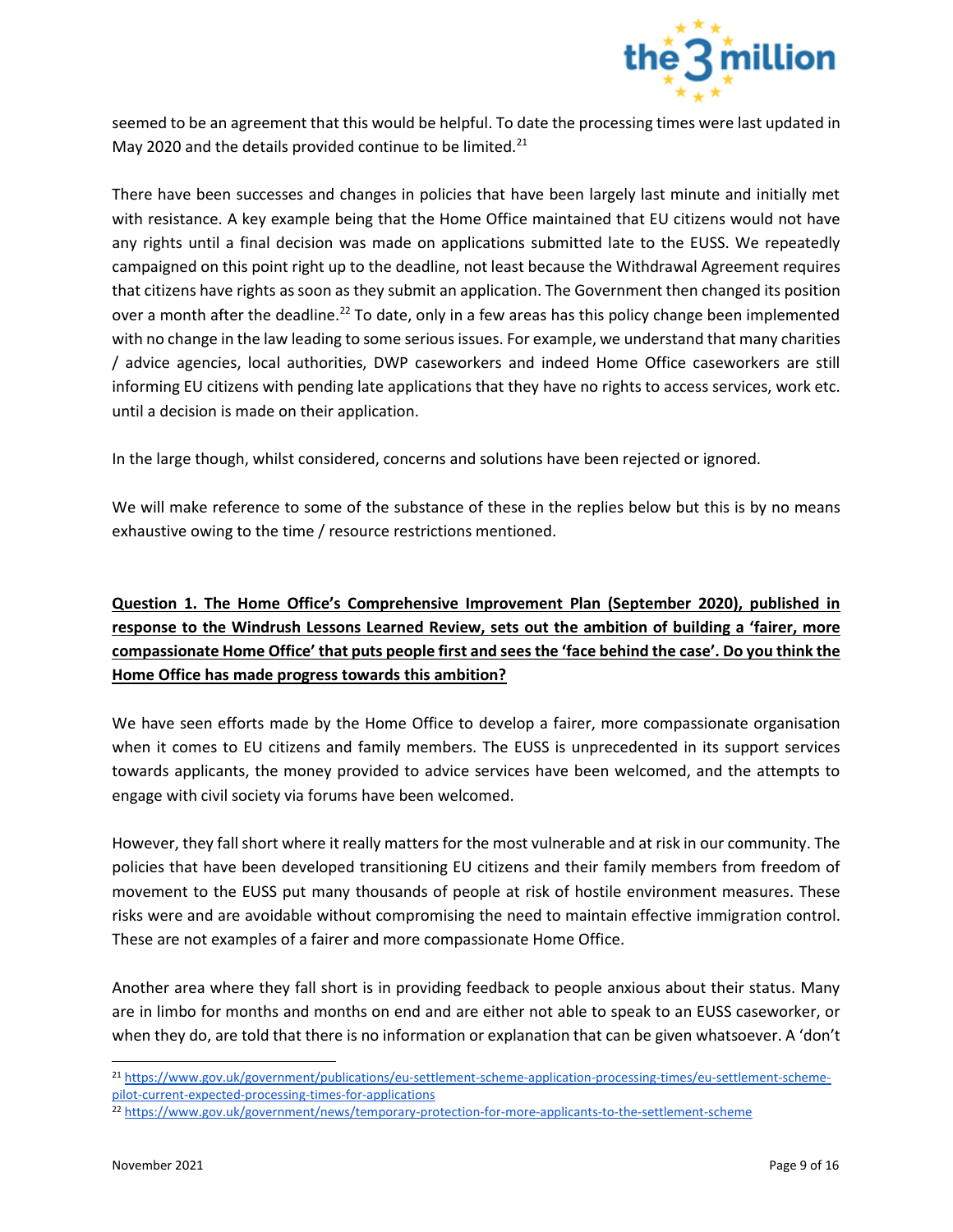

call us we'll call you' and 'just be patient' demonstrates a lack of empathy for the person struggling to get on with and find certainty in their life.

# **Question 2. Based on your experience, how well is the Home Office doing in terms of each of the below:**

*Question 2(ii): Demonstrating 'a more compassionate approach'? By this, the Department means putting people first and taking proper account of the complexity of citizens' lives, in order to make the right decisions.*

Question 2(ii) relates to Theme 2 'A More Compassionate Approach'. As part of developing a more compassionate approach, the Home Office committed to a review of the 'compliant environment' also known as the hostile environment. It also committed to developing structures around values of 'compassion, collaboration and courage' into its workings and decision making.

We are yet to see any analysis and review of the hostile environment. We know that it has been adapted to now include EU citizens with EUSS status, pending applications and those without. The problems presented by the approach taken we have set out above, further below and in our related reports (in particular our August 2021 submission to the IMA<sup>23</sup>). The View and Prove framework has meant that people with rights struggle to prove them and are exposed to the Hostile Environment even when encountering the Home Office border infrastructure.

Our organisation also has an active network of young people (the Young Europeans' Network). The comanagers of this group and a member were involved in the establishing and contribution to the Young People's Board referred to in the CIP. Annexed to these submissions (Annex A) are personal accounts from those involved. Concerns were raised about the framing and questions relied on when the board was established and how it has worked since.

We understand from the CIP under Theme 2 that a new Policy Superuser Network was established on 1 June 2020 which was established to 'identify policies which do not reflect the operational reality and could have unintended consequences for customers'. We query the effectiveness of this unit given the consequences being felt by the policy decision taken by the Government over the last 18 months towards EU citizens.

A notable example is the delays and problems facing extended family members who submitted applications to be with their families based in the UK.<sup>24</sup> This issue was repeatedly raised at various levels with the Home Office and policy change has still to be fully implemented, as of today there have been some changes in policy but no changes to the rules. We are in contact with hundreds impacted and are

<sup>23</sup> https://www.the3million.org.uk/ima-report

<sup>&</sup>lt;sup>24</sup> [Reply from Home Office](https://249e1c0f-a385-4490-bfe6-875269a8d3d5.filesusr.com/ugd/cd54e3_871832319b434bb58fedd79200ec7597.pdf) to [our letter](https://249e1c0f-a385-4490-bfe6-875269a8d3d5.filesusr.com/ugd/cd54e3_c322872ca11743a6bc82c473eca14503.pdf) about extended family members and family permits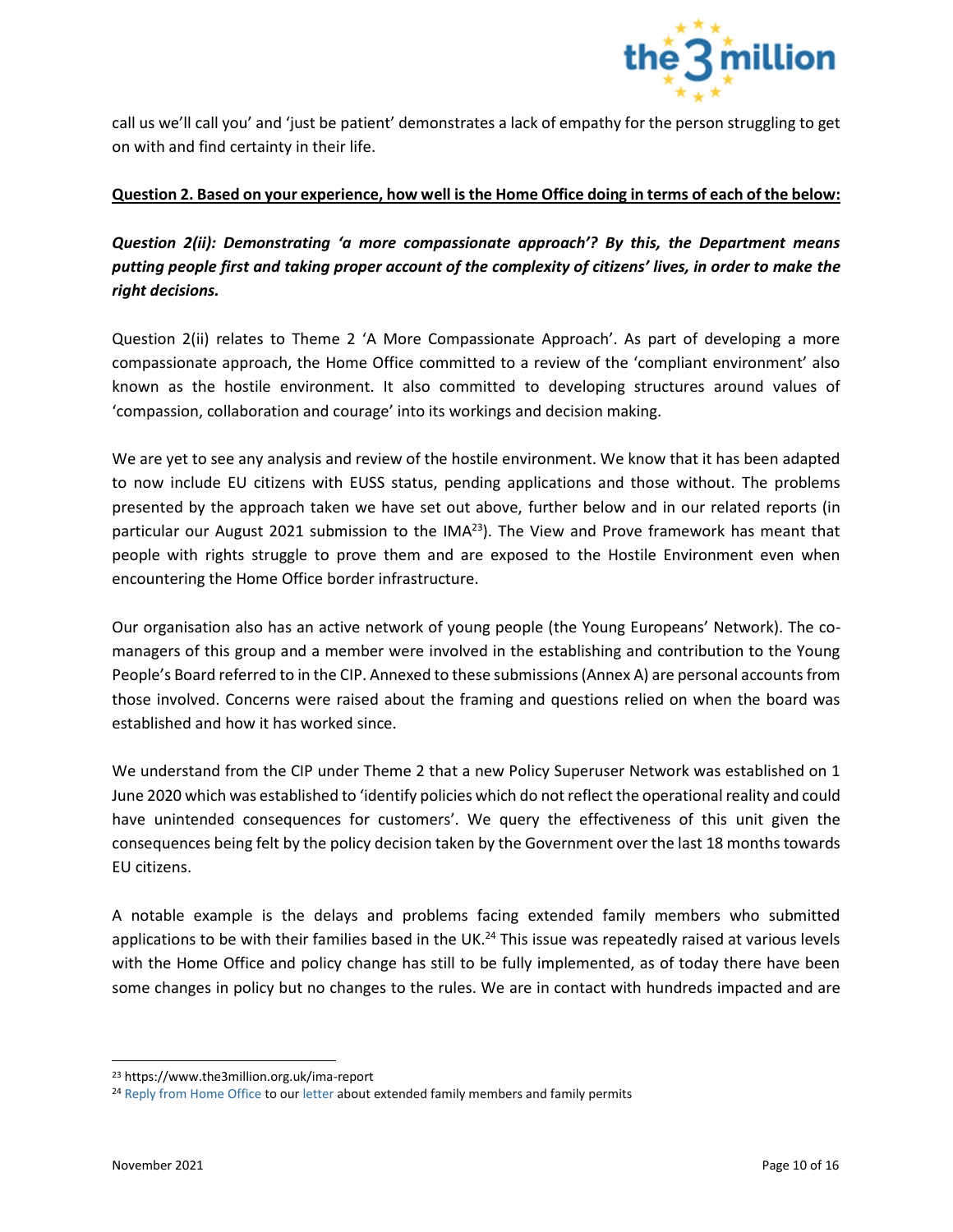

aware of no new permits being granted. Those who have finally managed to reach the UK are having their applications for EUSS status refused due to the rules not being changed.

An example of policy not demonstrating a compassionate approach is that of NHS charging for those who submit a late application. The NHS will not charge people for secondary healthcare once they have a certificate of application to the EUSS (whether that application was made before or after the 30 June 2021 deadline). However, the guidance makes clear that any charges incurred between 1 July 2021 and the date of a certificate of application being issued will not be refundable.

Apart from the fact that we are seeing frequent delays of several months between submitting an application and receiving a certificate of that application, this policy does not take into account the complexity of a citizen's life. The reality on the ground is that someone who has reasonable grounds for not yet having submitted an application to the EUSS, and who becomes seriously ill will present at A&E (where their treatment is non-chargeable). They are then likely to be admitted (at which point their treatment becomes chargeable). If the treatment is immediately necessary and urgent, it will be provided without reference to their (lack of) immigration status, but will nevertheless be chargeable and not refundable. Such a person, having been made aware of their need to apply to the EUSS, will only be in the position of submitting an application once they recover sufficiently.

We have raised this with the Home Office and with DHSC, both the Home Secretary and the Minister for Immigration have been questioned about this, but the policy still stands. We have already had examples of exactly this scenario reported to us, leading to situations very much like the Sylvester Marshall case in 2018.

# *Question 2(iii). Demonstrating more 'inclusive and rigorous policymaking'? By this, the Department means putting in place systems and support to enable staff at all levels to make, evaluate and improve evidence-based policy that is thorough, rigorous, and promotes equality.*

The drafting and implementation of rules and changes relating to EU citizens started off well with a clear framework within appendix EU of the immigration rules and associated guidance. However, since then the rules have become some of the most complex within the immigration rules that even the most seasoned of practitioners cannot navigate let alone a member of the public. Equally the guidance has become considerable and complex. The related legislation that introduced EU citizens to the hostile environment mechanism was undertaken via secondary legislation leading to little scrutiny, and errors in implementation and policy development. In particular the issues relating to the article 18(3) issue above.

There was a commitment to improve impact assessments. The Policy Equality Statement (PES) was not published for the EUSS until late last year after much pressure and legal action by JCWI (Joint Council for the Welfare of Immigrants). Consequences of the View and Prove regime highlighted by us and others did not result in a variation of the policy and we were forced to litigate on the matter. During the course of the litigation further measures were introduced to support people potentially excluded by the View and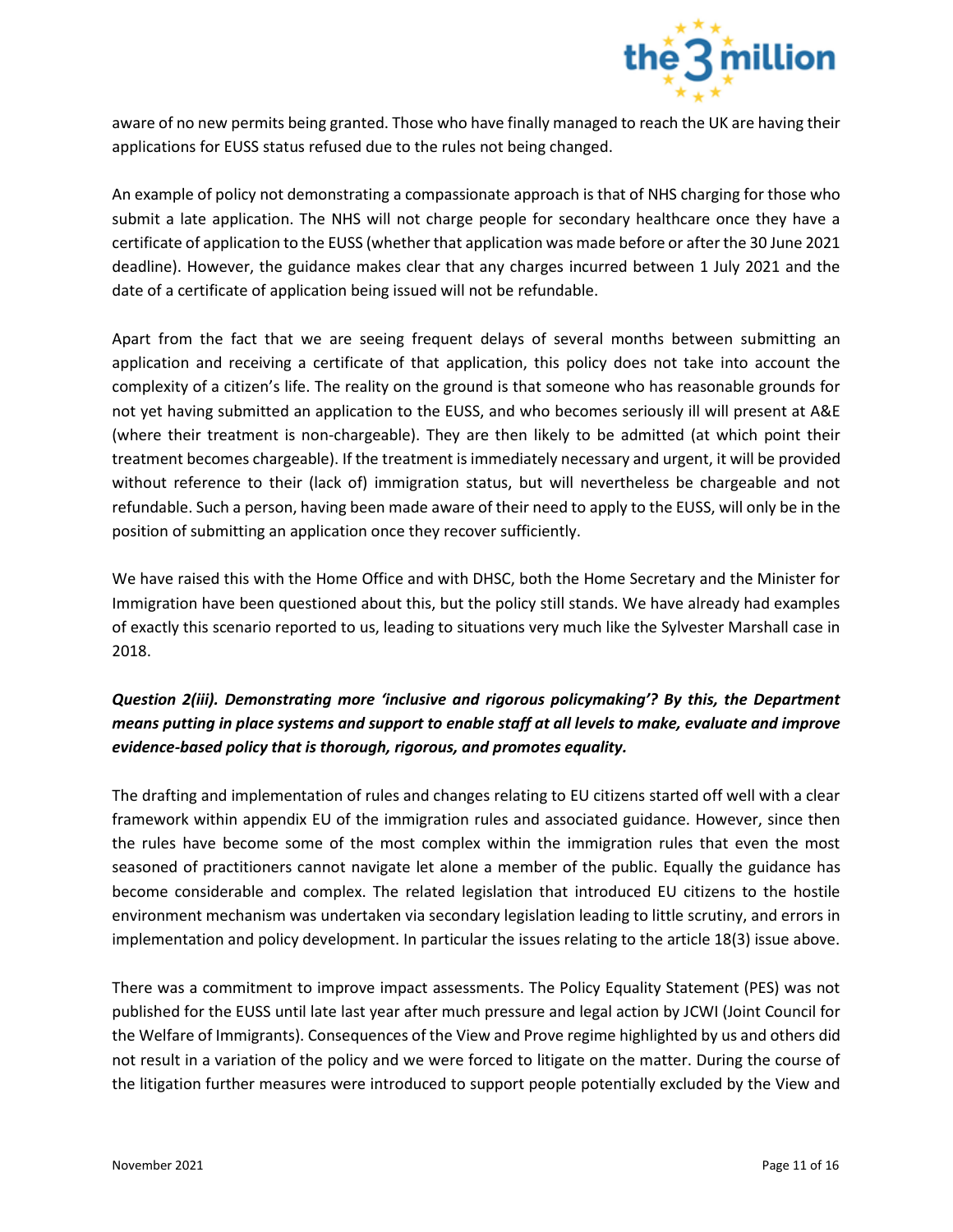

Prove process but there are no clear measures as to whether they will alleviate the concerns raised both in the PES and elsewhere.

There doesn't appear to be clear transparent revisiting of impact assessments especially those which present evident concerns around discrimination and so forth. As illustrated through the impact of the Government's decision to put EU citizens in the compromised position they are now in.

Overall reflections are that whilst staff are sympathetic to the issues we have highlighted there have been no changes implemented to prevent EU citizens entitled to live in the UK from being impacted by the hostile environment.

The most vulnerable and excluded should be put first in policy decision making and whilst efforts have been made to recognise that there are risks - see in particular the policy on reasonable grounds to applying late - it does not go far enough especially when it comes to the concerns around the hostile environment and the policy implications there.

# *Question 2(iv). Demonstrating greater 'openness to scrutiny'? By this, the Department means becoming more outward facing and listening to, and acting on, views of and challenges from both staff and external stakeholders.*

Openness to scrutiny requires two types of capacities: the technical ability to examine current policies and process, and the cultural ability to learn by taking in and acting on feedback. The EUSS is a digital system that captures and generates vast and rich digital data which could be relatively easily manipulated to enable such scrutiny.

However, evidence so far shows that these data are rarely used to evaluate, let alone challenge, existing policy and practice. In the section on General Observation above we already mentioned the lack of performance indicators or other metrics – qualitative or quantitative – to scrutinise the scheme's overall performance, be it the overall uptake, or the success rate for particular types of applications (including repeat applications), or appeals and reviews. The same holds true for the View and Prove service. In the absence of published performance indicators and baseline expectations, scrutiny lacks fundamental terms of reference.

Equally problematically, crucial equality characteristics are either not monitored at all, or they are not captured systematically in the EUSS. Since 2019, when the first EUSS statistics were published for the first time, the Home Office has been alerted to this but refused to accept the need for robust equality monitoring. This further impedes opportunities for internal learning and external scrutiny. We will illustrate it with two examples.

The EUSS PES stated that the EUSS design may put people with some protected characteristics, for example women, at a disadvantage. However, gender breakdowns were not included. In November 2019 we filed a Freedom of Information (FOI) request (Home Office Reference: 56477) to ask for gender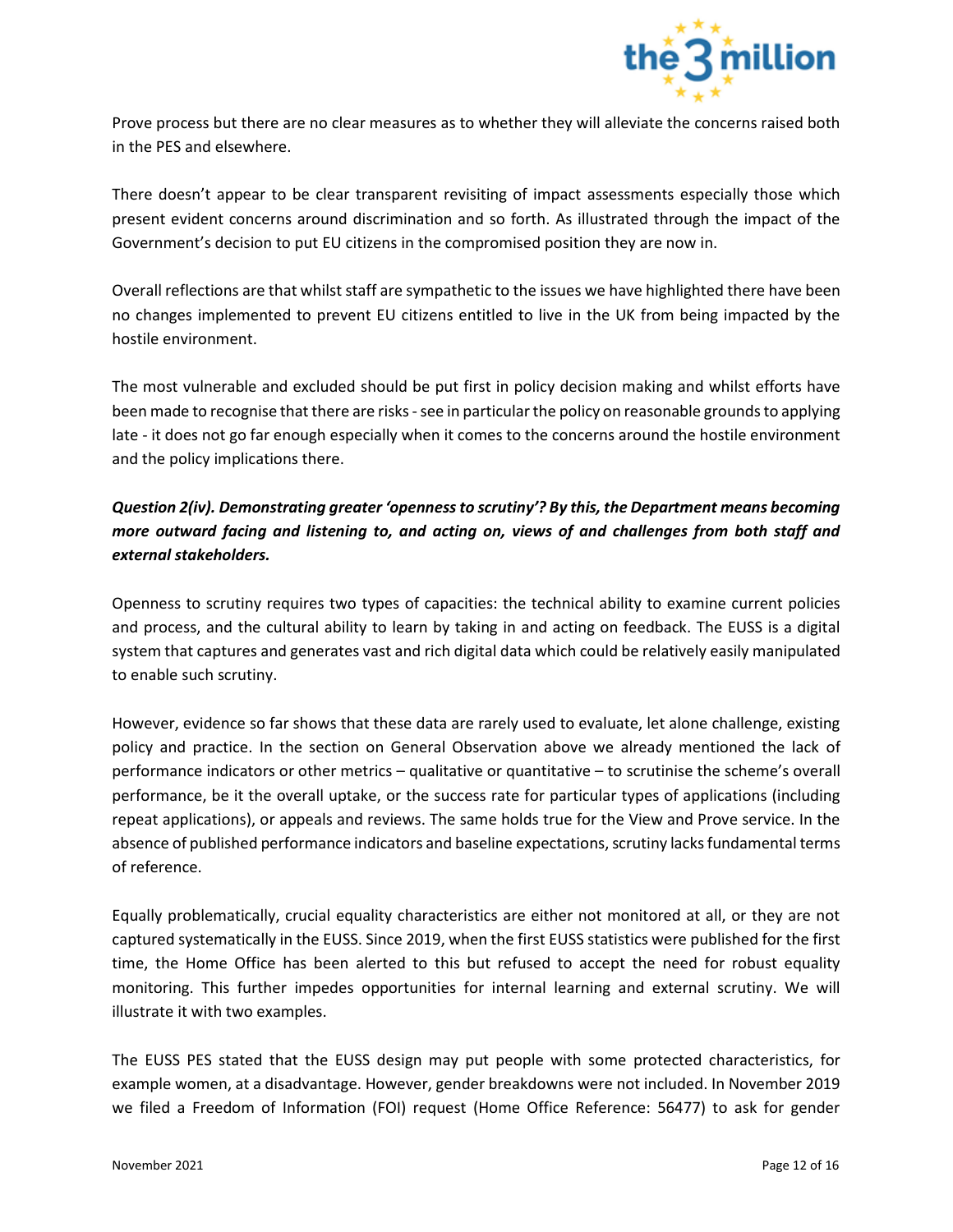

breakdowns of applications and decisions made to date. We believed these data to be available, given the EUSS system makes use of the MRZ (Machine Readable Zone) on national passports where gender is encoded. However, in December 2019 we received a response citing section 12 of the FOI Act stating providing this information would be excessively costly. The response went on to state that "any request involving the gender breakdown of EUSS applications is likely to exceed the cost limit" given "further information would need to be either requested from individuals, or found through manual searches of individual's records".

However, most recently we came across an FOI request where gender breakdowns were provided (Home Office Reference: 63997). After we raised this at the SUG and directly with the Home Office contacts, we were eventually advised in November 2021 to resubmit our original FOI from November 2019 so it can be reconsidered.

Similarly, in the context of the widespread concern about Roma and non-White applicants, multiple stakeholders asked the Home Office to monitor the scheme's impact on ethnic and racial minorities as part of the application / reapplication process. These requests were never addressed. This is particularly concerning now that EUSS status holders begin to use their status, particularly in the context of right to rent where previous research and legal challenges showed discrimination. The EUSS infrastructure could be deployed to further Public Sector Equalities Duty going beyond status grants and checks. However, given the current design of the system, it does not allow scrutinising equality outcomes for the Scheme itself.

# **Question 3. The Windrush Lessons Learned Review said that wider cultural and systemic change was needed to ensure that nothing like the Windrush scandal ever happens again. To what extent do you think the Home Office's culture has changed?**

There are good intentions to reset the cultural narrative within the Home Office when it comes to EU citizens and their family members but this has to come with a desire to see significant systemic change that truly puts people at the centre of what they do. The culture change we have seen remains within the existing confines of the Home Office's agenda and policy objectives.

People are listened to but there is not much by way of engagement with suggestions and issues beyond this. If there is, it is not communicated very well. Adapting the Home Office's agenda to the needs of the people they are providing a service to is still a challenge.

In the context of our constituency, this is evidenced by the Government's resistance to considering and introducing the declaratory model mentioned above. Even in areas where we were seeking compliance with existing commitments under the Withdrawal Agreement, the proposal for systemic change is resisted.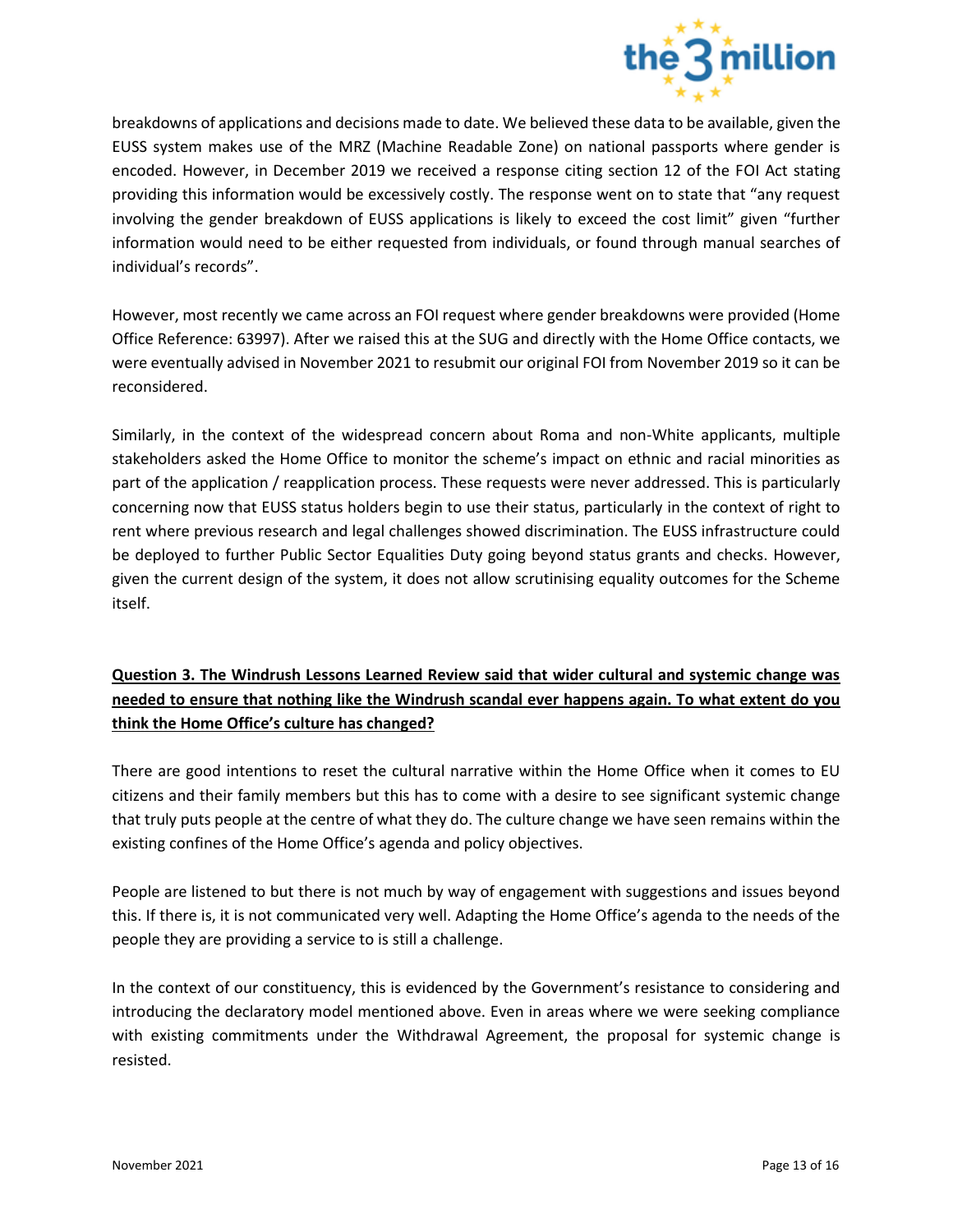

Unfortunately, the measures that have been put in place with respect to EU citizens and their family members has created a new framework exposing people to loss of rights, work, access to healthcare etc. As set out above we receive regular reports of people entitled to live in this country being exposed to the hostile environment.

# **4. Thinking about the areas in this call for evidence, is there anything else you want to say that hasn't already been covered?**

There are significant changes coming with the way that applications are submitted and decisions are made within the Home Office. The EUSS saw the introduction of an online application process with digital automated elements to the decision-making process. This has been widely signalled as the future for immigration decision making and will be integrated in other areas.

Likewise the roll out of 'View and Prove' and its fully digital framework will further see the digitising of people's immigration status and transactions with decision makers. Furthermore, data acquisition and sharing within the Government will become a more integral part of decision making. Each 'View and Prove' interaction is logged by the Government, and there is no transparency around whether this data is stored, for how long, and for what purpose.

Given the legacy of the Home Office around data use and the Windrush Generation the increasing use of and sharing of intelligence interdepartmentally must be scrutinised. The increasing use of automated decision making across the Home Office and how this features is a phenomenon that requires careful scrutiny.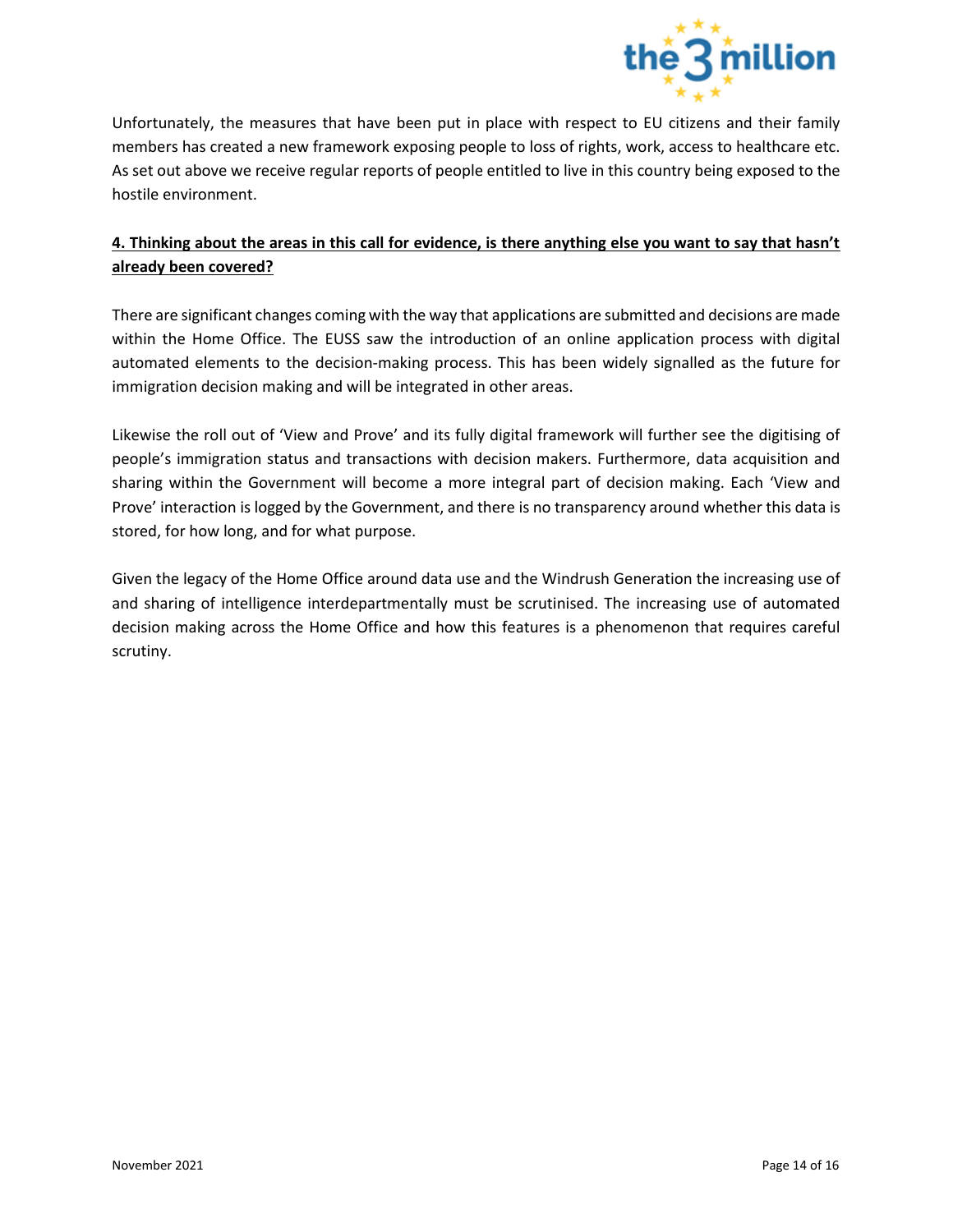

# Annex A - experiences of the Young People's Board

**Alexandra Bulat, Co-Manager, Young Europeans Network, the3million**

I was delighted to see an email from a consultant in October 2020 about the Home Office wanting to engage with young people with lived experience of migration and asylum through organisations in the third sector. I got in touch with the team leading on this at the Home Office and they invited the Young Europeans Network to organise a group of young migrants with experience applying to the EU Settlement Scheme. I recruited a representative group of young people for the Home Office Young People Forum.

The young people attending had mixed views on the discussion. While some enjoyed it, more were critical of the way some questions were phrased. I recall one of the first questions being along the lines of how the EU Settlement Scheme 'helped' people and several young people pointing out it is not something that helps them, but something they had to do. While the wording of some questions could have been better and the session longer or have a follow-up (an hour and a half was not sufficient to cover all the topics), the main issue was about how the views from the group were represented.

A report was written by the Home Office team and sent back to me and the young people and many had corrections and changes to make, overall feeling that the report depicted a picture that was more positive than the discussion in the group. In addition, the young people asked me what happened with the results of that focus group, as they do not see any of their contribution translating into meaningful policy changes. I did follow up with the Home Office in October 2021 who said the report was sent to UK Visas and Immigration leads on the EU Settlement Scheme back in March 2021 and the Windrush Implementation Board, but we are yet to receive any substantive communication on whether any of this had any impact whatsoever. It is important to have such communication because otherwise we are simply creating consultation fatigue or scepticism if people feel that they spent time on something that was not impactful. On the positive side, one of our young people, Shukri, was recruited on the Young People's Board, but again it is still unclear to us how that board, or any focus group or consultation, can meaningfully affect change, because all we are seeing is more and more restrictive immigration policies, despite the academic, third sector and lived experience evidence.

# **Lara, Young People Forum participant:**

I enjoyed having the chance to participate in the Young People's Forum. It was a good opportunity to engage with the Home Office on migration issues that affect young people. Overall, my main impression of the session was that we were expected to talk about how the EU Settlement Scheme helped us stay in